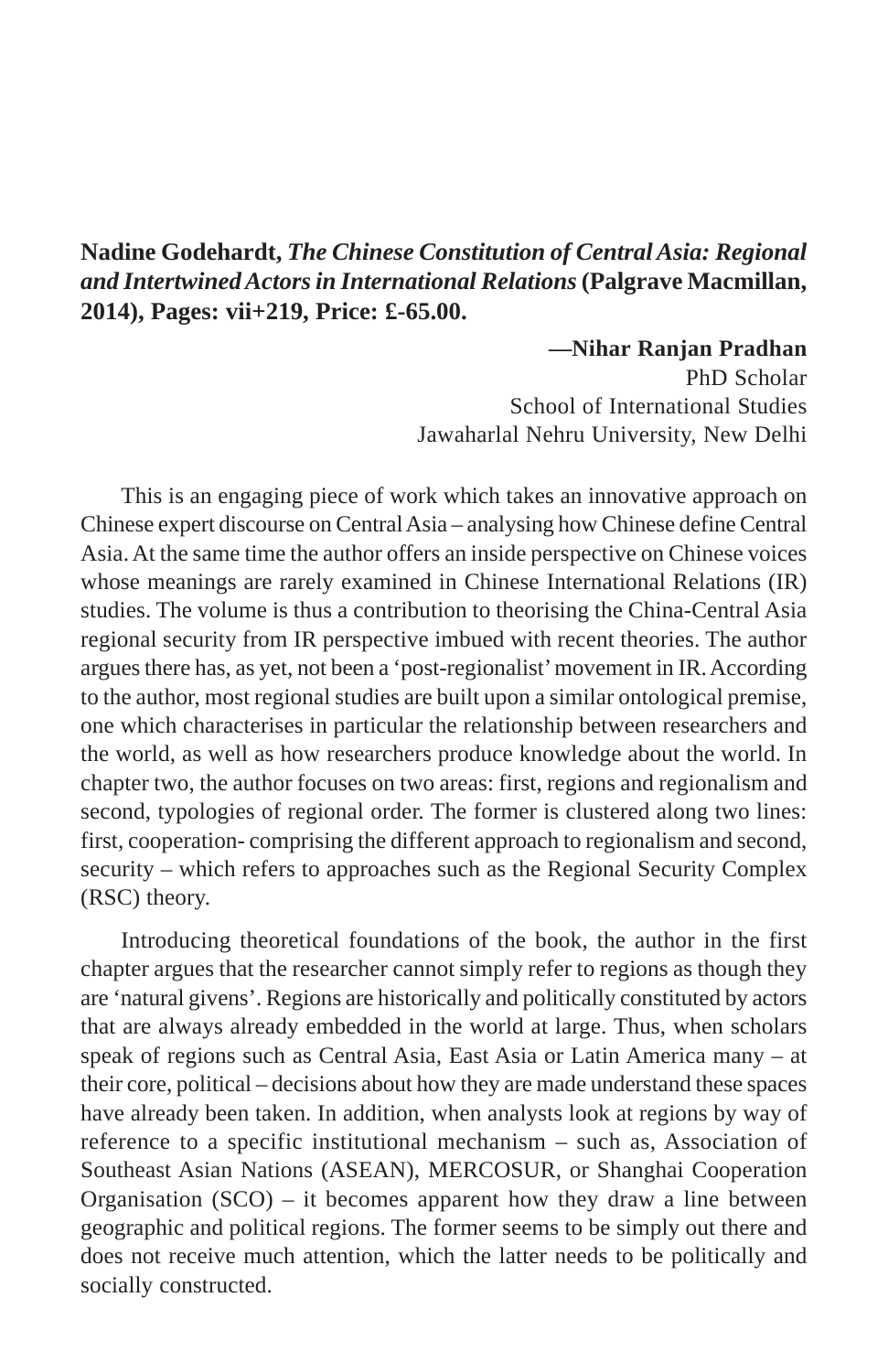The author further enquires about who actually constitutes regions, following the post-foundational perspectives; the task is to stay aware of not 'have to start somewhere' but are actually always already embedded somewhere. Only from this viewpoint is the statement that "regions are what actors are making them" not simply mistaken as being another form of constructivism.

The author deals with questions of epistemology and methodology, particularly how the constitution of regions can best be analysed. He has initially introduced and discussed the problem of a regional level of analysis in IR. In line with ontological assumptions, the national, regional and global levels of analysis are hereby considered to be about actors' relations. Consequently, these relations unfold the complex web of activities that an actor is constantly creating – and is at the same time also embedded in. The author then extensively concentrates on the term action, which is not simply understood as practices or deeds but also embraces the use of languages.

In the book the author introduces the complex matter of regional relations in Central Asia, as well as China's link to it through her Xinjiang Uyghur Autonomous region. Chapter five highlights exactly how China is embedded in her immediate Western neighbourhood. The book discusses the failure to date to launch any successful Central Asia regional integration projects; it coincides with certain degree of indifference that characterises the relationships between the five Central Asian republics. It seems that the five states, which are together often simply defined as a region, are for most part not interested in building up any kind of regional mechanism. They have not and do not promote a political organisation for formalisation of relationships. On the contrary, they have actually instead strengthened their relations with great power outside the Central Asia. The five republics have joined regional organisation hat and have been exclusively initiated and supported by their organisations that have further been exclusively initiated and supported by China and Russia. The existence of many organisations (CIS, CSTO, EurAsEC, SCO) that all exceed in scope the five Central Asian republics alone clearly underscores the fuzziness of what can be understood as 'Central Asia' in the first place.

Kazakhstan's lone attempts to create a Central Asian union comprising only the five republics themselves have been impeded by one of the potential member states. In short, Central Asia is characterised by a certain political emptiness but this emptiness is not apolitical or meaningless. It is, on the contrary, highly political – although it is not usually regarded such. Further he argues if China is a regional or just another external power trying to play her own game in what is usually referred to as 'Central Asia'. The question about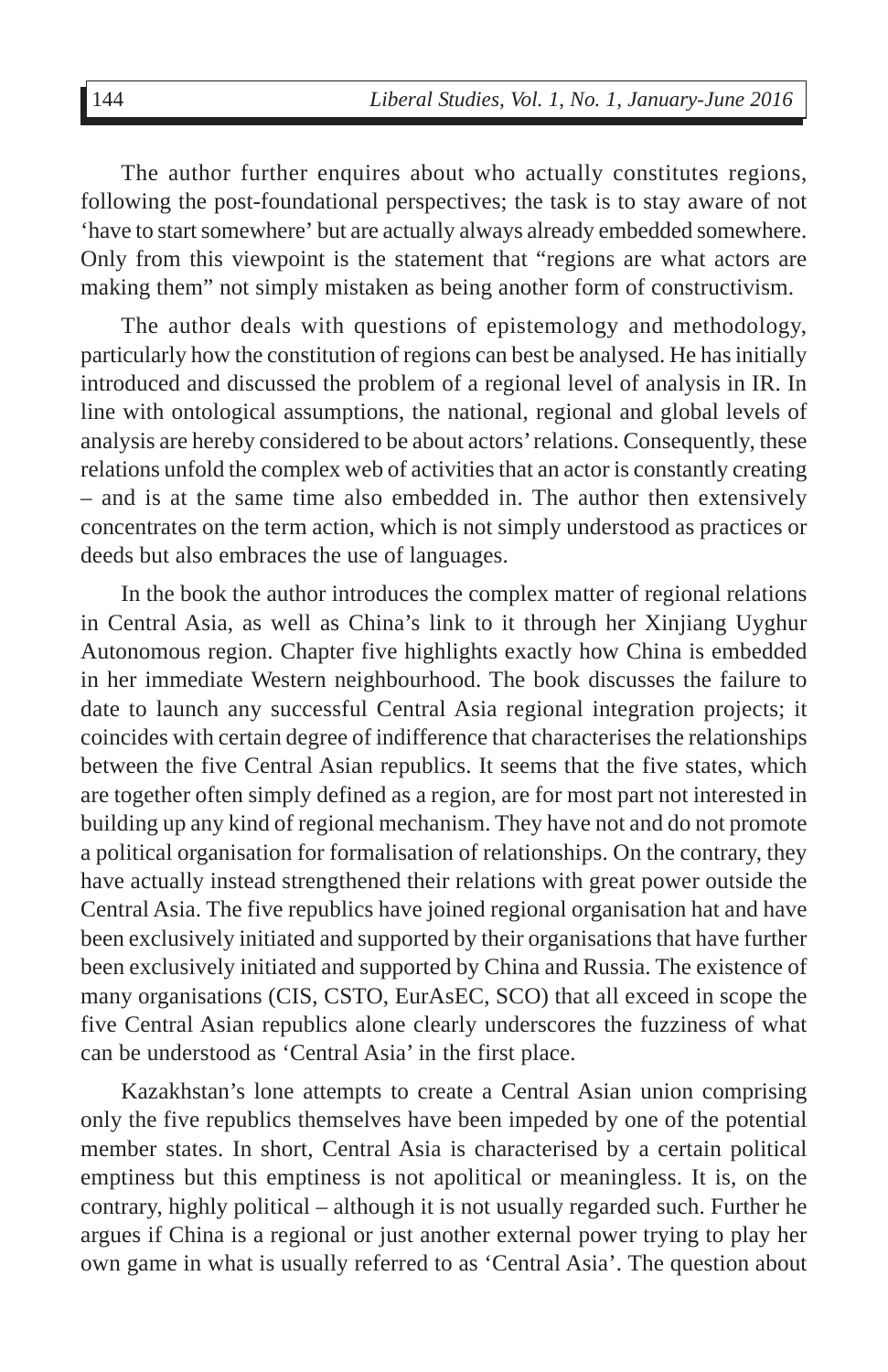China being entwined with her immediate Western neighbourhood highlights two key issues. First, China's dilemma over regional territoriality; in other words, the specific territorial trap that the country is caught in, one that makes China, both, a part of Central Asia and at the same time also separates the country from its immediate neighbourhood. Second, it illustrates that usually a priori fixation of regional boundaries is, in fact, an ongoing process. It is a process that is absolutely not static, but is rather a question of constant and never ending political articulation. This is particularly the case with China's constitution of her immediate Western neighbourhood or, as we will see, of 'Chinese Central Asia'.

In Chapter six, the author analyses the Chinese language material that helps us understand what Chinese experts mean when they write or speak of 'Central Asia'. This chapter demonstrates how Chinese experts constitute, interpret or simply understand their Central Asian neighbourhood. In the analysis of what Chinese experts write and say about Central Asia, primarily turned to the interpretation of experts dealing with the transition from the Shanghai Five Forum to the SCO. The establishment of the SCO as a regional organisation has set China-Central Asia relations apart from ties in Asia. The SCO has been widely supported by Chinese leadership; it can even be argued that without China's initiative, SCO would never have been created in the first place. The author argues that Chinese Central Asia experts using their understanding of current issues and recent developments in the region, may have their interest in emphasising how exactly these experts refer to China's Western neighbourhood.

The question of how the SCO should react in future to any mass casual incidents that occur in one of the SCO member states to any indeed in the wider regional neighbourhood – particularly given the violent scenarios that might unfold in post-2014 Afghanistan  $-$  is one of the most pressing questions that SCO and China will need to deal with in the near future. With regard to this last aspect, as well as to the still prominent concerns over regional security and the maintenance of regional stability, Chinese Central Asia refers to a region far bigger than the five post-Soviet Republics-and it thus specifically includes Afghanistan and Xinjinag. This inescapable reality, in turn, inevitably ties China – at least for the foreseeable future – to her immediate Western neighbourhood.

The book succeeds in producing a coherent account of China; is increasingly uncertain about the impact that post-Soviet 2014 Afghanistan will potentially have on the country itself, on Central Asia and on South Asia and, consequently, on the many regions that China is entwined with. Since the Chinese notion of what comprises Central Asia changes tremendously depending on the issue at